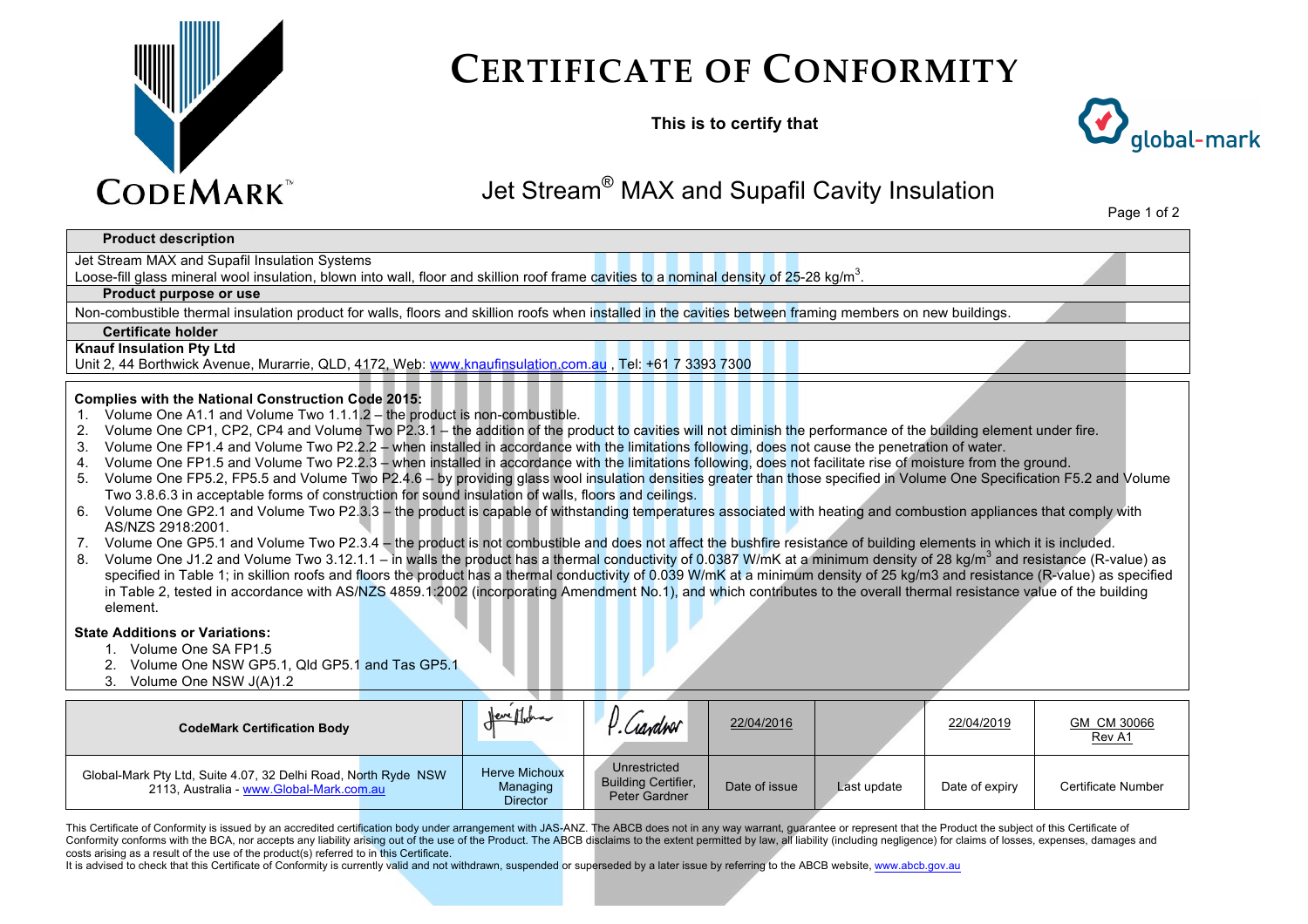4. Volume One NT Section J is replaced by BCA 2009 Volume One Section J

5. Volume One Qld Section J is replaced by BCA 2009 Volume One Section J

6. Volume Two SA P2.2.3 and NSW P2.2.3

7. Volume Two SA P2.3.1(a)(ii) and (iii)

- 8. Volume Two Tas P2.3.4
- 9. Volume Two NT P2.4.6
- 10. Volume Two NSW Part 3.12 does not apply and is replaced by BASIX
- 11. Volume Two NT 3.12 is replaced by BCA 2009 Volume Two 3.12

## **Subject to the following conditions and limitations:**

Specification of the product shall be in accordance with the following Knauf publications:

- o Application Guidelines Walls, Floors and Skillion Roofs, December 2015, Ref.: KIAN0815225BR.
- o Supafil Blow-in Glasswool Insulation Datasheet, December 2015, Ref.: KIAN1215315DS.
- o Jet Stream MAX Blow-in Glasswool Insulation Datasheet, December 2015, Ref.: KIAN0814093DS.

 Installation shall be carried out by a Knauf Insulation accredited installer in accordance with Knauf Insulation Application Guidelines – Walls, Floors and Skillion Roofs, December 2015, Ref.: KIAN0815225BR.

The requirements of AS/NZS 4859.1:2002 (incorporating Amendment No.1) and AS 3999:2015 must be maintained.

 Installation shall be carried out only after the building is weatherproof, and after the materials within the building have dried to a sufficient degree that moisture is not transported into the insulation material.

 Cavities into which the material is blown shall be backed by a rigid substrate material. An unlined internal wall face shall be covered by a Blow in Blanket (BIB) fabric system stapled or adhered to studs prior to installation of the internal wall lining.

 The insulation material must be isolated from recessed downlights in ceiling applications by methods as specified in AS 3999:2015, or by a barrier suitable for use with blow in glass fibre insulation that complies with AS/NZS 5110:2011 (incorporating Amendment No.1).

The mass of the insulation in kg/m<sup>2</sup> evenly distributed across ceiling linings shall not exceed the ceiling lining manufacturer's maximum loading specifications.

| <b>Nominal Thickness (mm)</b> | R-Value $(m^2K/W)$ |
|-------------------------------|--------------------|
|                               | 1.8                |
| 75                            | 1.9                |
|                               | 2.3                |
|                               | 3 ค                |

#### **Table 1 - Walls**

#### **Table 2 – Skillion Roofs and Floors**

| <b>Nominal Thickness (mm)</b> | R-Value $(m^2K/W)$ |
|-------------------------------|--------------------|
| 50                            | 1.2                |
| 90                            | 2.3                |
| 100                           | 2.5                |
| 140                           | 3.5                |
| 190                           | 4.8                |
| 240                           | R 1                |



**Limit of the scope of certification:**